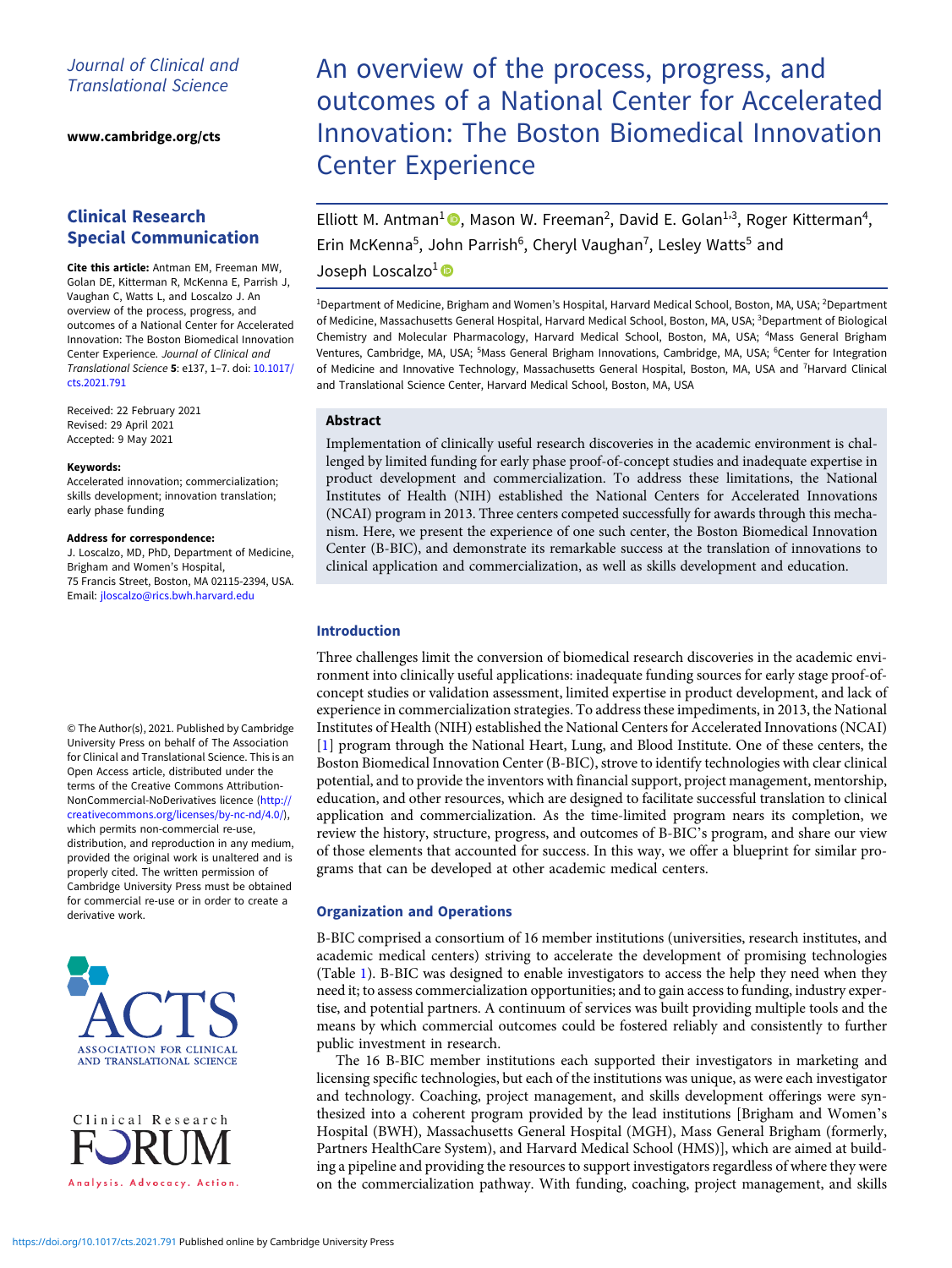<span id="page-1-0"></span>Table 1. B-BIC \* Member institutions

| <b>Lead institutions</b>                                    |
|-------------------------------------------------------------|
| Brigham and Women's Hospital                                |
| Massachusetts General Hospital                              |
| Mass General Brigham (formerly, Partners HealthCare System) |
| Harvard Medical School                                      |
| <b>Partner</b> institutions                                 |
| Massachusetts Institute of Technology                       |
| Beth Israel Deaconess Medical Center                        |
| Boston Children's Hospital                                  |
| <b>Boston Medical Center</b>                                |
| <b>Boston University</b>                                    |
| Boston VA Healthcare System                                 |
| <b>Brown University</b>                                     |
| Draper Laboratory                                           |
| Forsyth Institute                                           |
| Maine Medical Center                                        |
| Northeastern University                                     |
| <b>Tufts University</b>                                     |

\*Boston Biomedical Innovation Center.

training, B-BIC provided one-on-one experiential learning and broad offerings to give investigators both an overall and specific understanding of the processes and risks involved in commercialization.

The central oversight and advisory structure of B-BIC comprised several committees: the Institutional Oversight Committee, with representatives from each of the core and affiliated member institutions; the Steering Committee, responsible for the scientific direction and operational oversight of the Center; and the Technology Assessment and Commercialization Group (TACG), which provided input into specific technologies as well as general advice for the Center (Fig. [1\)](#page-2-0). The Center was led by three Program Directors (one each from BWH, MGH, and HMS), and was supported by the work of coaches (0.6 FTE), project managers (2 FTE), skills development personnel (3 FTE), and operations staff (1.2 FTE) (Fig. [2](#page-2-0)).

The Institutional Oversight Committee met annually to ensure alignment of the program goals with the needs of these key stakeholders and member institutions. The TACG met three times a year to review individual projects in depth, and to provide project investigators with external feedback and direction from the private industry perspective. The Steering Committee met every 2–4 weeks to discuss proposals, opportunities, and outstanding issues. Staff met every 2 weeks to discuss the progress of individual projects and their needs for external resources, project hand-offs, sponsor requirements, and upcoming educational events.

Several essential functions were also leveraged from the member institutions, including the negotiation of technology license and confidentiality agreements, conflict of interest review and management, education and compliance for the use of human subjects and live vertebrates, and materials management. Investigators, department administrators, project managers, and operations staff worked closely together to ensure integration with these essential institutional departments. Center staff also

worked with synergistic programs within the member institutions to leverage their funding opportunities, direct investigators to the appropriate resources, and tie together elements of the ecosystem in order to provide cohesive information for the investigators. Project managers also served as project reviewers, while operations staff provided input and helped to manage similar funding opportunities, such as the HMS Q-FASTR and Partners Innovation Discovery Grants programs.

#### The Application Process

B-BIC offered two distinct funding programs. Pilot awards provided up to \$50,000 to support direct costs, and were expected to be completed within 1 year for proof-of-concept work that is necessary to examine the proposed scientific opportunity and business development approaches. DRIVE awards supported validation studies that were necessary to mitigate risk and explicate the value proposition sufficiently to attract private follow-on investment. DRIVE awards funded up to \$200,000 for direct costs over 2 years, and were released in accordance with tranche plans that were aligned with project milestones and a series of go/no-go decision points. Pilot and DRIVE grants were made available on a continuous basis; investigators did not need to wait for an artificially determined timeline to apply for assistance. Proposals were reviewed on a rolling basis, as presented to the Steering Committee by project managers with input from the coaches, member institution licensing managers, and at least three reviews from TACG external members. This rolling, on-demand model for program funding we found to be essential for program success as it does not create artificial deadlines, is responsive to the sense of urgency in competitive technology development, and offers prompt feedback on an ongoing basis as project planning evolves.

Investigators learned about B-BIC through a referral from their licensing manager or colleague(s), email notifications, or Pitch Day events where multiple investigators signed up for 20-minute sessions with staff members at a common location. Formal engagement with the Center began with a two-page pre-proposal that was submitted to one of the two funding programs. Investigators could apply to either program at any time during the year using the online application system available on our website B-BIC, April 29, 2021 (<https://b-bic.org/>). A fundamental program principle was that the full range of B-BIC infrastructure was available throughout the year. Investigators could receive assistance whenever their preliminary data were ready or whenever they were inspired to take the next step toward commercializing their technology.

As soon as an application was received, it was assigned for review by the appropriate coach, project manager, institutional licensing manager, and member of the TACG who was a clinical domain expert. The pre-proposal and its reviews were then presented by the Project Manager to the Steering Committee for discussion and determination at the first go/no-go decision point. A decision was made as to whether the technology was within program scope, at the right stage of development, and could benefit from B-BIC assistance beyond simple funding. Suggestions for further consideration by the investigator were often raised during the discussion, and this information, along with the reviews, was passed back to the investigator. The Steering Committee could decide to invite submission of a full proposal, request further information, invite resubmission after consideration of reviewers' suggestions, direct the applicant to the other B-BIC funding program, or decline the pre-proposal.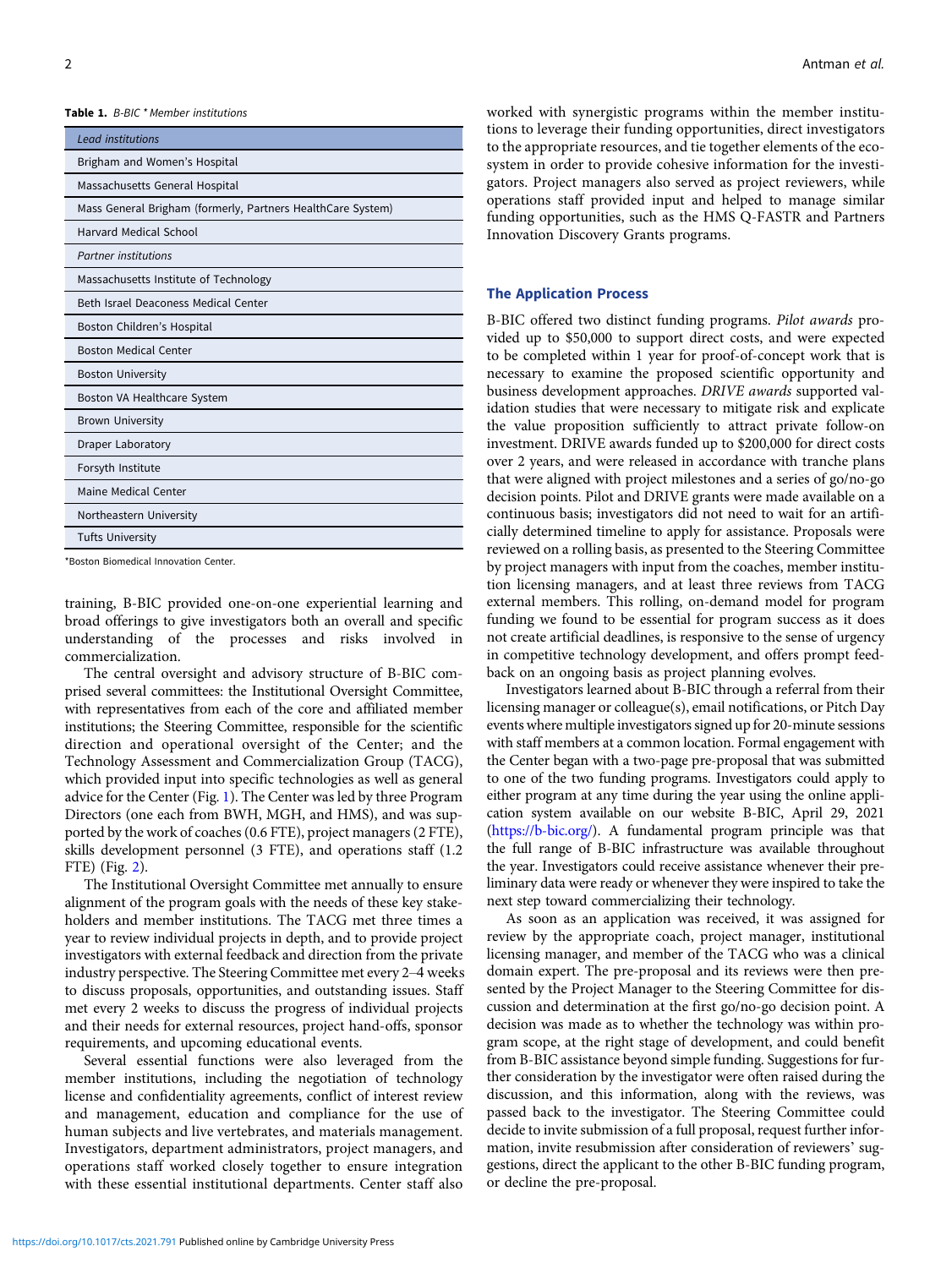<span id="page-2-0"></span>

Fig. 1. B-BIC \* Organizational structure. Note: \*Boston Biomedical Innovation Center.



Fig. 2. B-BIC \* Key committee structure. Note: \*Boston Biomedical Innovation Center.

If a full proposal was invited, the investigator was referred to the appropriate coach and project manager to help the investigator develop the project plan. All full proposals were required to incorporate several elements including consideration of the business opportunity, a description of the project plan and milestones, and authorization by the investigator's institution. Institutional authorization of full proposal submission was key to ensuring integration with the member institutions' compliance programs, conflict of interest procedures, and plans for matching funds (where offered), should an award be made. Formal review criteria were developed alongside the NCAI Common Proposal Application in collaboration with the other NCAI programs and staff, and can be downloaded from the B-BIC website at B-BIC (April 24, 2021) <https://b-bic.org/funding/#funding>. The review criteria address the unmet need, competitive landscape, differentiation from existing technologies, intellectual property, the regulatory pathway, and potential risks and mitigation strategies, among

others. A full proposal submitted to the DRIVE program also needed to include a tranche plan developed in conjunction with the project manager. The tranche plan mapped the budget to the milestones and served as a key tool in implementing the go/ no-go decision points described in the project plan. Once the full proposal was complete and submitted, it was then reviewed by three members of the External Selection Committee, as well as by the relevant domain expert for the second time to ensure that the proposed outcomes continued to offer a potentially significant impact on the field. The full proposal and reviews were then presented to the Steering Committee by the project manager, and discussion was focused on whether the proposal merited submission to the NIH Technology Review Committee (TRC). The TRC comprised several representatives from relevant federal or affiliated agencies including the Centers for Medicare and Medicaid, the US Patent and Trademark Office, three branches of the Food and Drug Administration, other members of the federal NCAI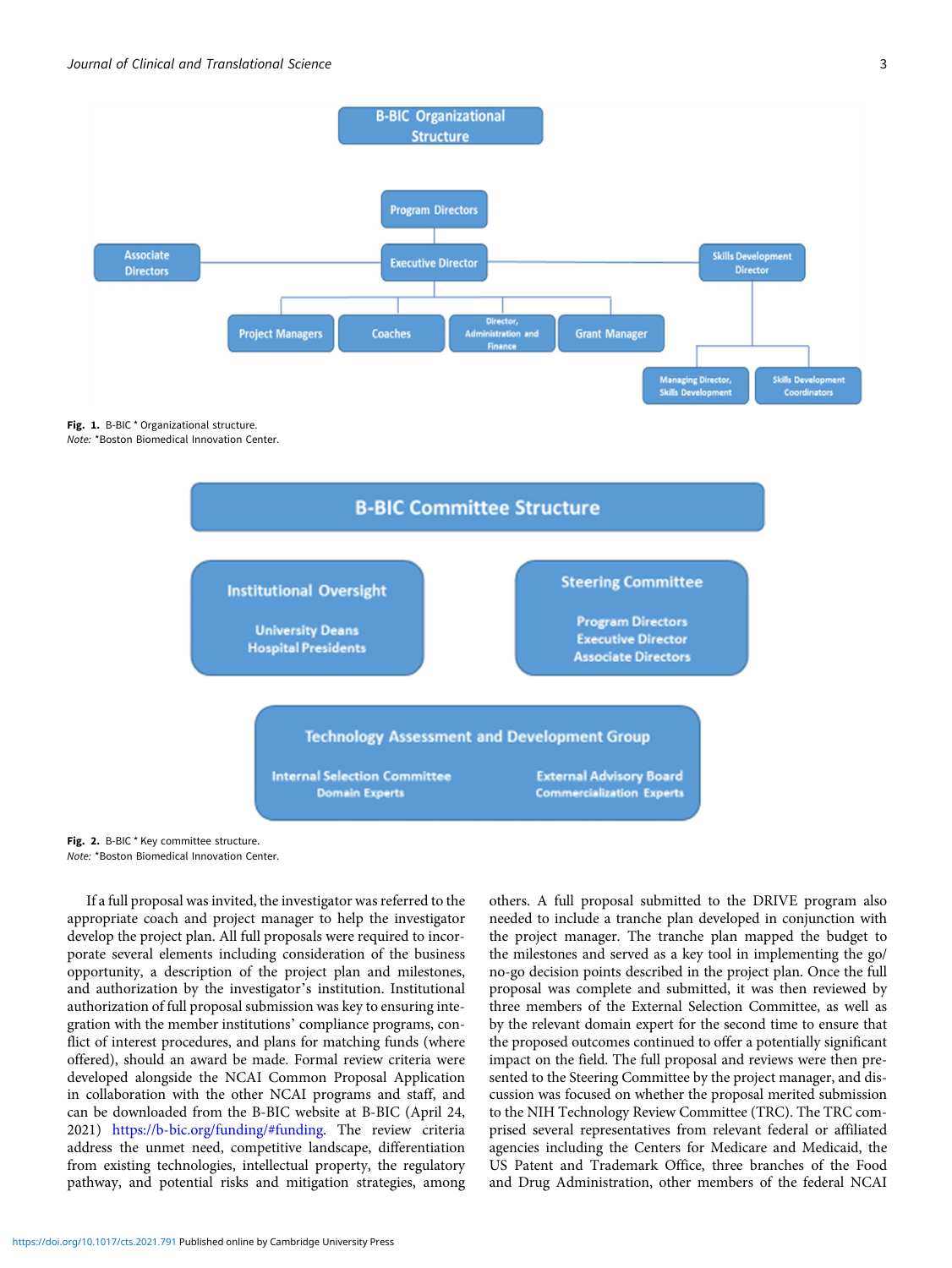program including Entrepreneurs-in-Residence, and Kaiser Permanente representatives. If a proposal was submitted to the TRC, its review comments were then disseminated to the Steering Committee, and a funding decision was made by its nine voting members. All comments were anonymized and returned to the investigators with the funding decision.

All of the process and evaluation events occurred on a rolling basis, with an average time from full proposal receipt to award release of just over 4 months. Significant value was added through this process, regardless of whether an investigator received an award. At the very least, the specific advice and input provided to the investigators greatly increased their knowledge of the commercialization path.

The Steering Committee members often asked for further information or invited the Principal Investigator (PI) to give further consideration to and elaborate on specific aspects of the proposal. Because the project managers presented the proposals and reviews for consideration by the Steering Committee, they were intimately familiar with the substance of the deliberations and were, thus, able to discuss the information and concerns of the Steering Committee knowledgeably with the PI as soon as that information was shared with the PI following a decision. The PI was then able to respond to the issues raised by revising his or her proposal without having to wait for another application cycle.

### A Continuum of Services

The continuum of assistance provided by B-BIC generally began with coaching to help an investigator develop a high-level, strategic understanding of the opportunity his or her technology presented. Academic investigators often do not have the experience needed to answer the questions that surround a business opportunity. Inviting them to complete a proposal or an application form containing questions about the market size, product differentiation, and regulatory requirements would be an exercise in futility if we were to provide no assistance in exploring these business development issues. Project plans for both Pilot and DRIVE awards were, therefore, developed with significant input from coaches, project managers, members of the TACG, and members of the Steering Committee, in addition to the input received from the NIH NCAI federal partners.

One of the most significant elements of the B-BIC program was the project management component that was interwoven with the investigator's work plan and approach. Project management guided the investigator's focus on critical experiments that were needed to achieve the next inflection point for commercial development. PIs consistently found this resource to be one of the most helpful aspects of the program as it taught them the importance of decision-based planning once a translational approach was selected. This approach, which emphasized the necessity of achieving sequential milestones in the execution of a plan with a clear commercial development goal, stood in stark contrast to the standard hypothesis-driven scientific method commonly used by academic investigators, which emphasizes the relative importance of pursuing scientific observations wherever they may lead.

Another important program element was the involvement of the external members of the TACG. These individuals came from industry and brought experience in venture capital, pharma research and development programs, manufacturing, and other relevant areas. Every proposal was reviewed by TACG members as part of the rolling development and online review process, and their comments were returned to the investigators.



Fig. 3. Skills Development Center (SDC) events. Events attracted a diverse population of professionals interested in innovation and entrepreneurship including licensing managers, project managers, program directors, and business development professionals (all under "Administration"), as well as clinicians, instructors, faculty, investigators (in academics and industry), nurses, and students.

Awarded projects were presented by the investigators and discussed with the TACG at a regularly scheduled meeting. These members were also brought in on an as-needed basis to provide input at key decision points through smaller, more focused group meetings. These smaller meetings were used to determine the direction of a work plan in accordance with anticipated go/nogo decision points.

In addition to offering robust general resources that were broadly available to all investigators, the B-BIC approach to skills development was unique, and in that it was interlaced with project management plans. Specific skills development activities were identified with the project PI and the project manager at the outset of all DRIVE projects. These areas of focus could include the development of a targeted product profile, creation of user feedback assessment tools, one-on-one coaching for investor pitches, presentation skills, etc. These skills development resources were made available to address needs anticipated in the specific project plans, as well as interests expressed by the investigators' team members.

The Skills Development Center (SDC) activities received strong support and matured into an essential part of the B-BIC program. Original content was generated and offered to the expanding B-BIC consortium. Over 6 years, we organized 134 skills development sessions, and a total of 2,779 individuals registered for events ranging in attendee size from 2 (closed consultation for funded investigators) to 110 (pitch competitions open to the public). The summary data for SDC registrants is shown in Fig. 3, which are organized by institutional role (self-identified).

Prior experience in curriculum development for commercialization described phases (concept, development, market entry, market expansion) of commercialization of technology, which were viewed through the market, business, and technical lenses. These curricular models were not designed for the commercialization of new healthcare technologies, nor were they considered suitable to facilitate learning in the academic biomedical science community. We noted that innovators served by B-BIC were diverse with respect to interests, past experiences, and goals for translation of technology to the commercialization space. In order to provide the best possible skills development support for this heterogeneous community, we organized our efforts around principles of adult learning (self-directed, of immediate interest, application-oriented) and the general characteristics of our specific population (scientific, academic, and high-achieving). We also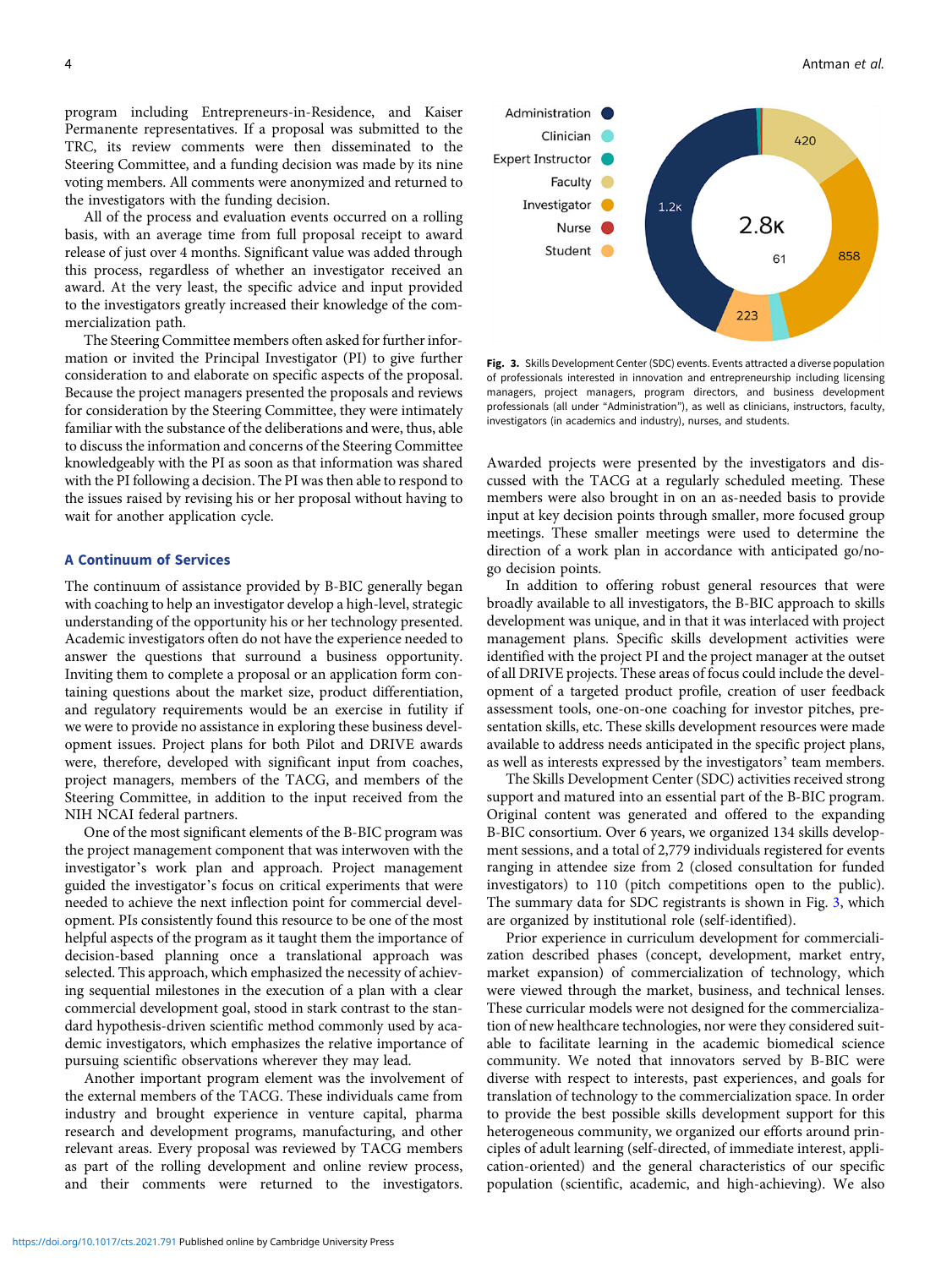

Fig. 4. Three tiers of learning. Tier 1 - resources produced from Tier 2 activities are repurposed and made broadly available for self-directed learning; Tier 2 – smallgroup, interactive, face-to-face learning opportunities led by expert instructors; Tier 3 – high-impact learning opportunities created specifically for a research team.

set a high priority on creating original content that could be shared with the broader research community on open-access platforms. The resulting support model can be described based on levels of customization (Fig. 4), designed with input from coaches and project managers. Our efforts were grounded in the development and delivery of content for Tier 2 offerings, which enabled expansion to open-access digital content for Tier 1, and the generation of worksheets for individualized consultations leveraged for Tier 3 support.

Tier 3 skills development activities were highly customized, and learning needs were identified with the project PI and the Project Manager at the beginning of each DRIVE project (as discussed above). They were identified at the start of the project, in conjunction with the PI and project manager, to further the technology development goals as well as the investigators' and team members' knowledge about the commercialization process. Tier 2 content development produced a broad range of resources from workshops and panel discussions to small-group presentation coaching. Overarching topics for these broad-based offerings included technology transfer, communications, entrepreneurship, management, and leadership development. We hosted a total of 123 of these small and mid-sized workshops (5–25 participants). Tier 1 digital resources were created in collaboration with Harvard Catalyst, the CTSA within HMS. The seminar portions of all workshops hosted between 2014 and 2016 were recorded, edited, and assembled as content playlists on our YouTube channel [[2](#page-6-0)]. There were a total of 94 videos, organized as part of 20 different playlists, and these were distributed to a broad global community in all 50 states and 156 countries. The SDC YouTube channel was viewed more than 18,000 times for more than 2,300 h in the first 6 years. The playlist content was organized into short learning segments. The material from our five playlists on the Technology Transfer series was republished as chapters in a free, downloadable book available in the iBooks bookstore [[3](#page-6-0)]. This book was created with the

intention of helping the absolute beginner understand some basic elements of the process by which technologies are developed and moved toward commercial exits. We included information to help other institutions run the workshops that were integrated into the seminar content. Workshop descriptions, worksheets, and discussion questions were embedded in this resource.

The five program elements – targeted funding, coaching, project management, the involvement of external advisory members, and skills development – comprised a continuum of support available to investigators that were flexible and could be designed to meet individual needs. These elements were held together by the leadership of the Steering Committee, which regularly met to discuss the opportunities described in investigators' proposals, the specific needs of and any significant changes to the awarded projects, and the Center as a whole. As a result of this remarkable group effort, the whole was truly greater than the sum of its parts.

#### Technology Highlights

The most successful B-BIC-funded projects exited the program in a stronger position for future funding than at entry. Jonathan Thon and his team formed Platelet Biogenesis (now, PlateletBio) prior to their receiving a B-BIC award for the proposal, "A Biomimetic Human Platelet Bioreactor." During the project, they worked with their assigned project manager to identify an external product development company, Fikst Product Development, to help them continue to scale the design of their bioreactor technology. In addition, they worked with the project manager to conduct more structured market research with leaders of blood banking organizations, and were able to tap into resources within the Centers for Medicare and Medicaid Services (CMS) to learn more about blood product pricing and reimbursement. This information was used to refine the business case for presentation to investors and for application to development-focused programs, such as Small Business Innovation Research (SBIR) grants, and to secure additional investment from private sources. After exiting from B-BIC, PlateletBio has gone on to secure over \$40 million in private investment, as well as several government-sponsored development awards, including a contract from the Biomedical Advanced Research and Development Authority (BARDA) worth up to \$56 million. As a result of this corporate and technological journey, PlateletBio has refined their understanding of their "platelet-like products (PLCs)" into an evolving pipeline addressing a range of indications, with IND-enabling work predicted to begin as early as this year.

Bruce Bean and colleagues received an award for the proposal, "Silencing Airway Nociceptors for Treatment of Cough and Airway Inflammation," and collaborated with the supporting project manager and a B-BIC domain expert prior to and during the award to develop a project plan for evaluating their novel small molecule for treating cough and airway inflammation in a clinically relevant animal model. After generating compelling proof-of-concept data, a start-up company, Nocion Therapeutics, was launched to advance the development of the novel therapeutic. Nocion raised \$27 million from investors, and was named a "Fierce 15" Biotech Company of 2019 by FierceBiotech [[4](#page-6-0)]. More recently, Nocion expanded its efforts into the COVID-19 arena, evaluating their therapeutic agent for efficacy in reducing the spread of SARS-CoV-2 through effective cough suppression.

Other start-up companies formed to support the development of technologies initially funded through B-BIC also experienced enhanced investor interest as a result of program participation. A few months after Warren Zapol and colleagues received a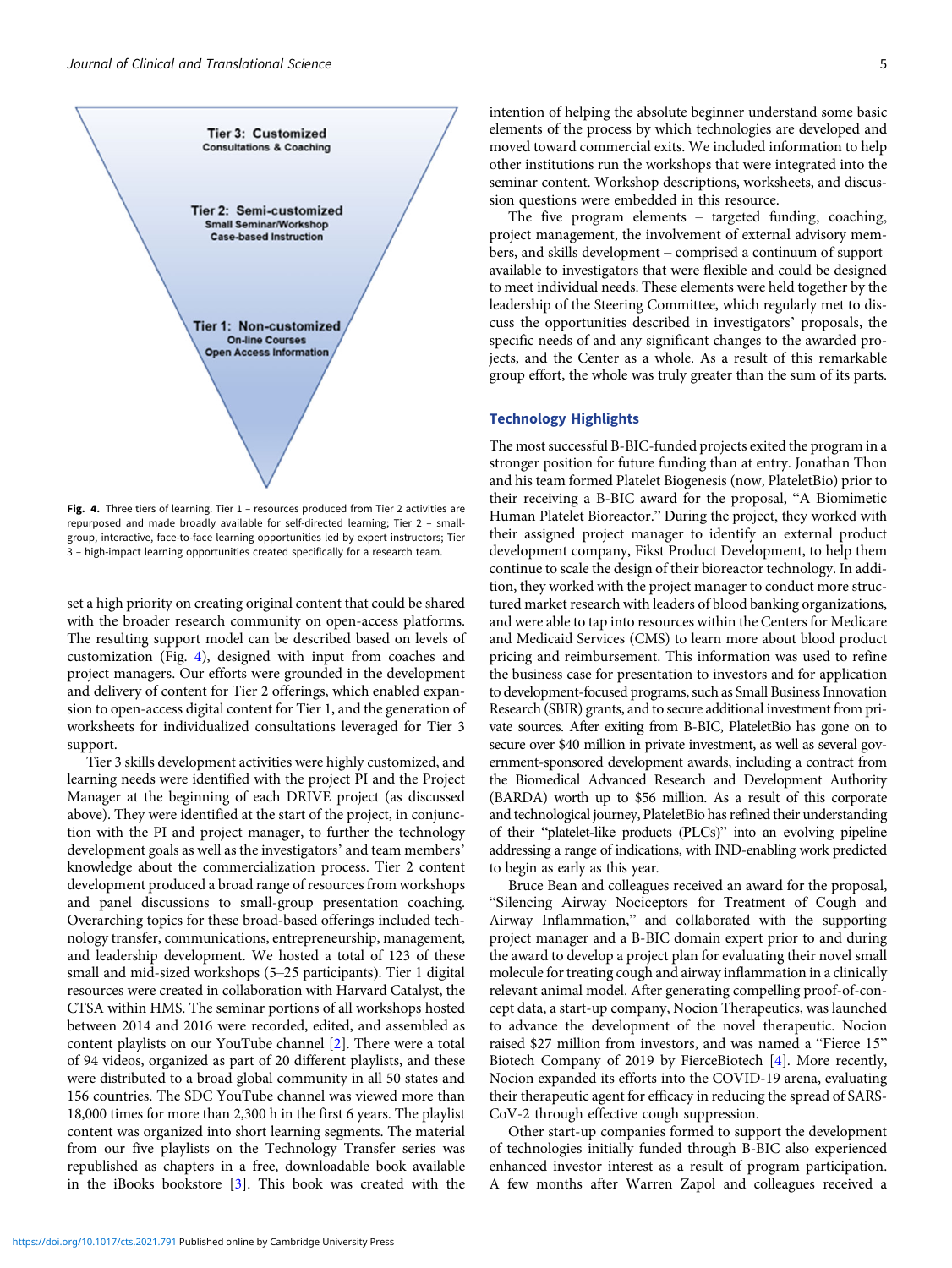B-BIC award to advance the development of a novel iridium electrode-based nitric oxide generator, the start-up company, Third Pole Therapeutics, formed through attracting seed investment. Collaboration with B-BIC project managers and external advisors helped Third Pole negotiate the challenges of transitioning the research and development efforts from an academic setting into the newly funded start-up, and helped identify other support opportunities through the NCAI central program. After winning a Johnson & Johnson Innovation Award, Third Pole has since entered into a collaboration with Actelion Pharmaceuticals, Ltd., a Janssen pharmaceutical company subsidiary of Johnson & Johnson, to develop their technology as a commercializable platform for the delivery of inhaled nitric oxide therapy for a range of indications.

An important determinant of our most successful programs was a strong collaboration between the project team and the B-BIC support team, one that often extended beyond the funded project period. Sylvie Breton, who received funding to develop a therapeutic and diagnostic (theranostic) agent for acute kidney injury, worked closely with a B-BIC commercialization coach during her project award period. That initial collaboration helped the investigators secure seed funding for a new start-up company, Kantum Pharma, from private investors.

These examples illustrate the key elements of a successful technology exit from B-BIC. Project management, networking with potential investors, well-timed financing and resource allocation, and a collaborative commitment to successful commercialization were all essential requirements for optimal success.

#### **Outcomes**

More than 270 proposals were received over a 7-year period from 213 unique investigators. Just over 40% of the awards were granted at the Pilot level. To date overall, B-BIC has awarded approximately \$11.7 MM to 63 projects, and the funded technologies have raised approximately \$242 MM in follow-on funding, an increase (multiplier) of 21X (Table 2). Participating institutions provided support from program operations and key personnel. Approximately 59% of the follow-on funding has come from private investment, including venture capital; 40% from public awards, including SBIR grants; and 1% from licensing deals. Fifteen new companies formed around the B-BIC supported technologies are active as of this writing, and among those with investments, the median amount of funding raised from venture capital is \$2.75MM.

None of this success would have been possible without the commitment and support of the member institutions and their technology transfer offices. Technology transfer officials served as helpful referral sources alerting investigators with technologies at the appropriate stage of development to submit applications to the program, and also participated in technology development at every stage. Commercial revenue-sharing was not pursued as an option for institutional support of the B-BIC program, and licensing revenues were not a significant portion of the follow-on funding received. It is worth noting that dilutive funding was viewed as counterproductive in the early stages of technology development. Early valuation requirements set up potential conflict at the beginning of the relationship with investigators, and create distrust at a time when we are trying to educate the investigators about the different aspects of commercialization of their specific technologies. It was essential to align to the interests of the member institutions and recognize their needs to recover reasonable fees and licensing costs. Because the future value of their assets was neither

| Table 2. B-BIC * Outcomes |  |  |  |  |
|---------------------------|--|--|--|--|
|---------------------------|--|--|--|--|

| Follow-on funding         | <b>US Dollars</b> | Number of<br>awards/agreements |
|---------------------------|-------------------|--------------------------------|
| Awards                    | \$11,651,768      | 63                             |
| Total follow-on funding   | \$241,728,450     | 124                            |
| Licensing                 | \$1,956,163       | 16                             |
| SBIR/STTR**               | \$13,037,985      | 11                             |
| Other public awards       | \$84,322,113      | 35                             |
| Investments in start-ups  | \$125,531,095     | 21                             |
| Other private investments | \$16,881,094      | 41                             |

\*Boston Biomedical Innovation Center.

\*\*Small Business Innovation Research/Small Business Technology Transfer.

diminished nor encumbered by dilutive funding, institutional technology transfer offices sought B-BIC input and were not restrained in seeking technology referrals. Consequently, the B-BIC pipeline was not constricted by any lack of commercialization knowledge on the part of the investigators, or by any reticence on the part of the participating institutions. In this way, B-BIC was viewed as a neutral party and "honest broker" that catalyzed the path toward successful commercialization of biomedical inventions and technologies.

## **Discussion**

B-BIC has had remarkable success in its 7 years of operation. This success has been due not to one overriding factor but, rather, to a systematic and intentional paradigm shift in every facet of B-BIC's operations. Compared to the typical academic research and education enterprise, B-BIC has not operated according to a "business as usual" paradigm.

B-BIC's success starts with robust investigator engagement throughout its large and multi-institutional ecosystem. Solicitation of new, innovative translational research projects is accomplished using multiple modalities, including pitch competitions, requests for proposals, advertisements, the B-BIC website, and others. Critically important is B-BIC's iterative engagement with PIs and their research team members throughout the application process. Many good ideas have been transformed into great ideas in the proposal stage through the intensive engagement of researchers with B-BIC's outstanding cadre of project managers and coaches. While these efforts require some real-time commitment (which depends on the complexity of the project), the support structures within the program render the committed time highly efficient. The evaluation of proposals through B-BIC's effective application process also gives researchers assurance that the organization cares about their success; biweekly meetings of the Steering Committee, extensive use of electronic reviews, and robust software support are all used to streamline the process so that proposals can be reviewed in a matter of weeks instead of months.

Robust proposal solicitation is followed by rigorous and efficient proposal selection. B-BIC utilizes multiple layers of reviews to evaluate the translational potential of research proposals from general experts with broad perspective (Steering Committee) to domain-specific experts from academia and industry (TACG) (as previously executed by the Center for Integration of Medicine and Innovative Technology in our ecosystem), all supported by project management experts and coaches. As in the